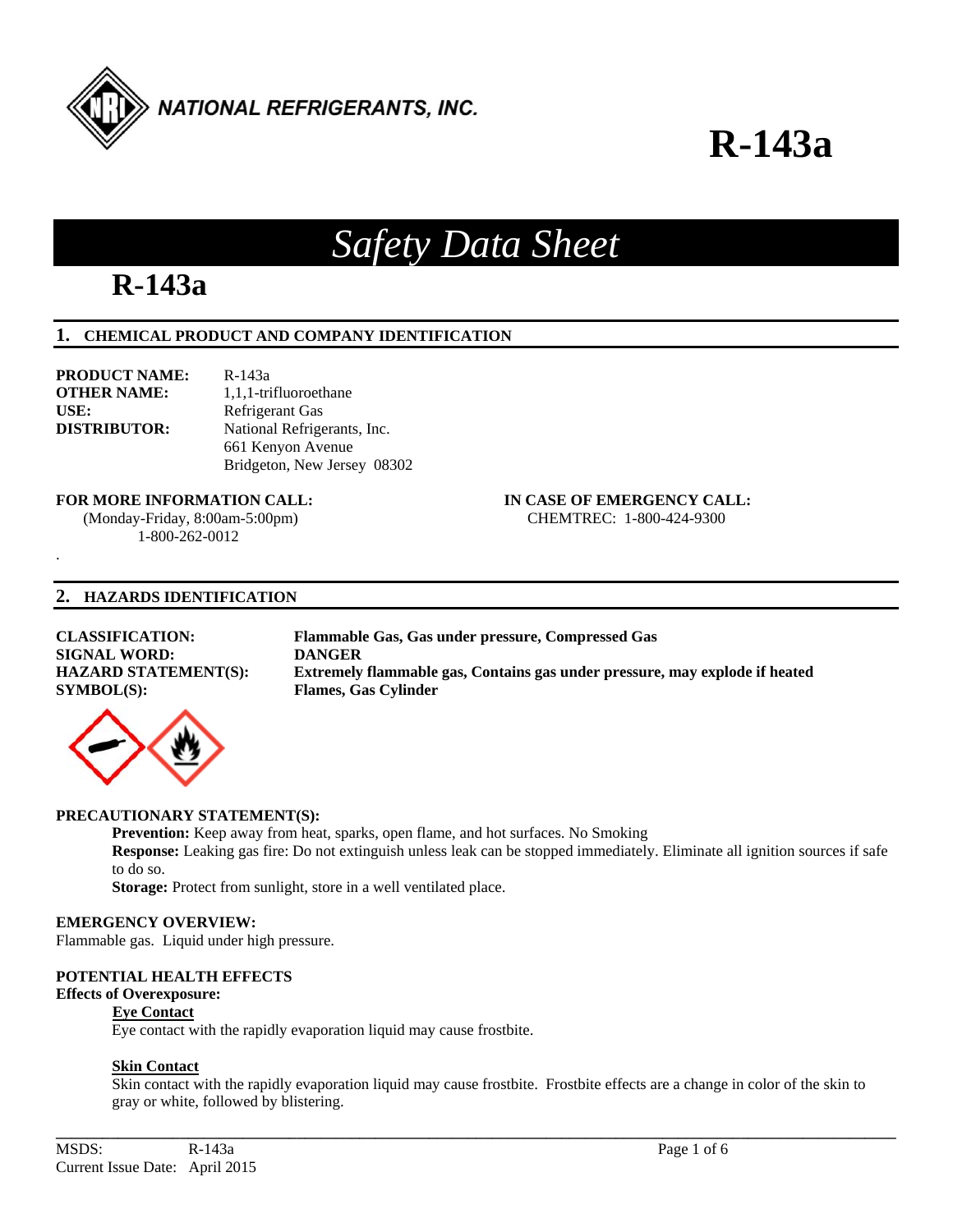

#### **Inhalation**

 Vapor is heavier than air and can cause suffocation by reducing oxygen available for breathing. Inhalation of high vapor concentration may cause dizziness, disorientation, incoordination, narcosis, nausea or vomiting, leading to unconsciousness, cardiac irregularities, or death.

#### **Ingestion**

Not an expected route of exposure.

#### **3. COMPOSITION / INFORMATION ON INGREDIENTS**

#### **INGREDIENT NAME CAS NUMBER WEIGHT %**

1,1,1-trifluoroethane 420-46-2 100

#### **COMMON NAME** and **SYNONYMS**

R-143a; HCFC-143a

There are no impurities or stabilizers that contribute to the classification of the material identified in Section 2

#### **4. FIRST AID MEASURES**

#### **SKIN:**

 Remove contaminated clothing and flush affected areas with lukewarm water. DO NOT USE HOT WATER. Consult a physician immediately to determine if the cryogenic burn has resulted in blistering of the dermal surface or deep tissue freezing.

#### **EYES:**

Flush eyes with copious amounts of water for at least 15 minutes, retracting eyelids often. Seek medical attention.

#### **INHALATION:**

 If inhaled, remove to fresh air. If not breathing, give artificial respiration. If breathing is difficult, give oxygen. 142b acts as a simple asphyxiant. Do not give epinephrine or similar drugs.

#### **INGESTION:**

If conscious, drink three to four 8 ounce glasses of water. Call a physician. If unconscious, immediately take affected person to a hospital. Do not give anything by mouth to an unconscious person.

#### **ADVICE TO PHYSICIAN:**

Severe exposure requiring medical attention should not be treated with stimulants or adrenaline, since high concentrations of fluorocarbons may result in a sensitization of the heart to adrenaline, causing it to stop upon sudden physical exertion. Those with a known history of heart disease of heartbeat irregularities should be particularly careful to avoid overexposure.

**\_\_\_\_\_\_\_\_\_\_\_\_\_\_\_\_\_\_\_\_\_\_\_\_\_\_\_\_\_\_\_\_\_\_\_\_\_\_\_\_\_\_\_\_\_\_\_\_\_\_\_\_\_\_\_\_\_\_\_\_\_\_\_\_\_\_\_\_\_\_\_\_\_\_\_\_\_\_\_\_\_\_\_\_\_\_\_\_\_\_\_\_\_\_\_\_\_\_\_\_\_\_\_\_\_\_\_\_** 

#### **5. FIRE FIGHTING MEASURES**

#### **FLAMMABLE PROPERTIES**

| <b>FLASH POINT:</b>              | NA - Gas |
|----------------------------------|----------|
| <b>AUTOIGNITION TEMPERATURE:</b> | NE.      |
| <b>UPPER EXPLOSIVE LIMIT:</b>    | 16.1%    |
| <b>LOWER EXPLOSIVE LIMIT:</b>    | 7.1%     |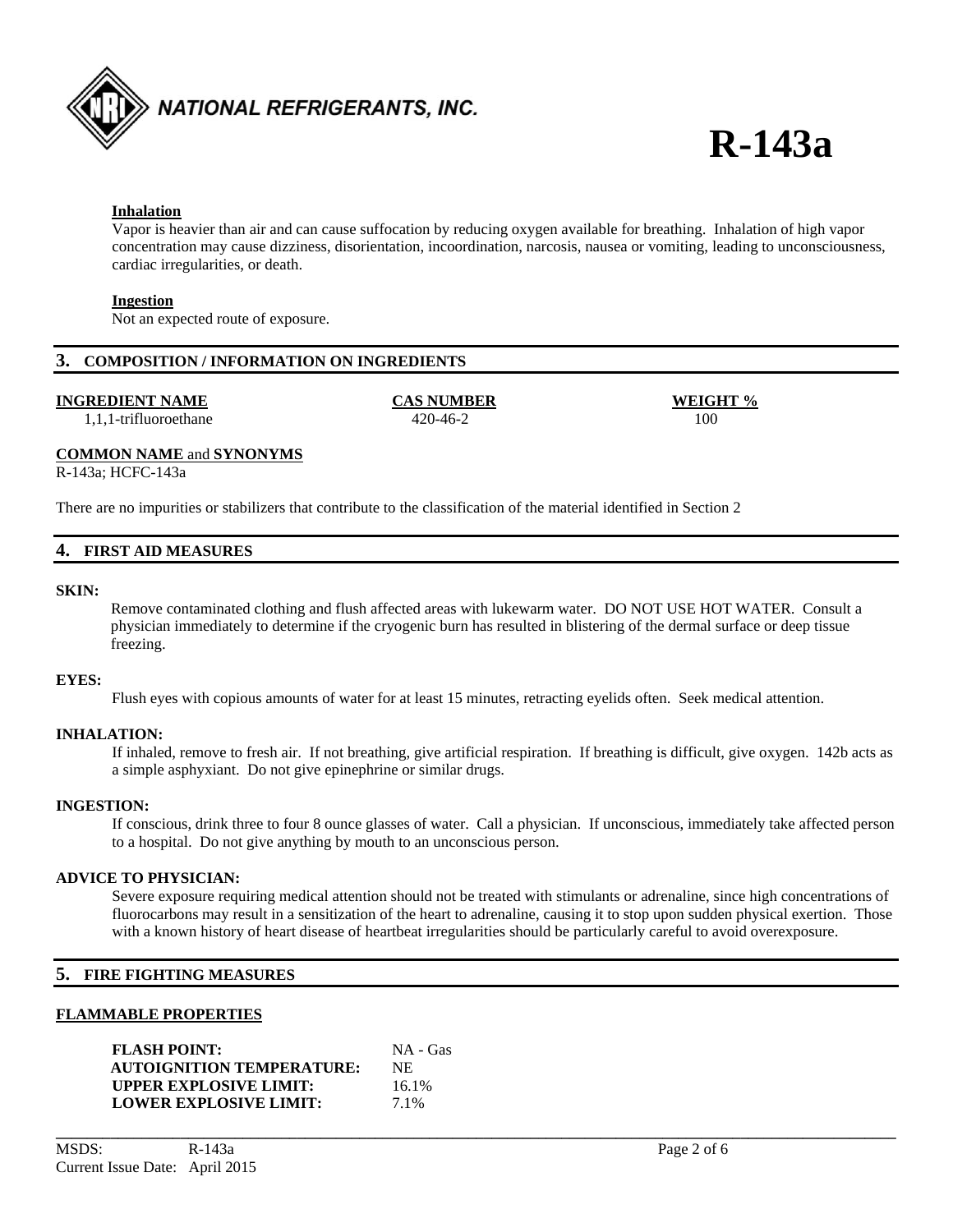

**EXTINGUISHING MEDIA:** Water Spray, Water Fog, Dry Chemical, Carbon Dioxide, "Alcohol" foam.

#### **UNUSUAL FIRE HAZARDS:**

May form explosive mixtures with air. Vapors may travel considerable distance to source of ignition and flash back. Emits toxic fumes such as carbon monoxide, carbon dioxide, hydrogen chloride, hydrogen fluoride – under fire conditions.

#### **FIRE FIGHTING INSTRUCTIONS:**

Keep container cool with water spray. If gas exiting container ignites, stop flow of gas. Do not put out the fire unless leak can be stopped immediately. Self-contained breathing apparatus (SCBA) is required if containers rupture and contents are released under fire condition.

#### **6. ACCIDENTAL RELEASE MEASURES**

#### **SPILL AND LEAK PROCEDURES:**

Evacuate all personnel from affected area. Keep personnel upwind. Shut off all sources or ignition. Wear self-contained breathing apparatus, rubber boots and heavy rubber gloves. Shut off leak if there is no risk. Ventilate area, especially low places where heavy vapors may collect. CERCLA Reportable Quantity  $= 5,000$  lbs.

#### **7. HANDLING AND STORAGE**

#### **NORMAL HANDLING:**

Use only in well ventilated areas. Ground all equipment and cylinders before use. Use explosion-proof electrical equipment rated Class 1, group D in Division 1 locations. In Division 2 locations, all spark-producing electrical equipment must be explosion-proof and rated Class 1, Group D. Valve protection caps must remain in place unless container is secured with valve outlet pipe to use point. Do not drag, slide or roll cylinders. Use a suitable hand truck for cylinder movement. Do not heat cylinder by any means to increase the discharge rate of product from the cylinder. Use a check valve in the discharge line to prevent hazardous back flow into the cylinder. Close valve after each use and when empty. Protect cylinders from physical damage.

#### **STORAGE RECOMMENDATIONS:**

Store in a cool, dry, well ventilated area away from heavy traffic and emergency exits. Do not allow cylinder storage area temperatures to exceed 125 deg. F (52C). Cylinders should be stored upright and firmly secured to prevent falling or being knocked over. Full and empty cylinders should be segregated. Use a first in – first out inventory system to prevent full cylinders from being stored for excessive periods of time.

#### **8. EXPOSURE CONTROLS / PERSONAL PROTECTION**

#### **ENGINEERING CONTROLS:**

Normal ventilation for standard manufacturing procedures is generally adequate. Local exhaust should be used when large amounts are released. Mechanical exhaust should be used in low or enclosed places. Ground all equipment and cylinders before use. Use explosion-proof electrical equipment rated Class I, Group D in Division 1 locations. In Division 2 locations, all spark-producing electrical equipment must be explosion-proof and rated Class I, Group D. Non-sparking motors need not be explosion-proof.

**\_\_\_\_\_\_\_\_\_\_\_\_\_\_\_\_\_\_\_\_\_\_\_\_\_\_\_\_\_\_\_\_\_\_\_\_\_\_\_\_\_\_\_\_\_\_\_\_\_\_\_\_\_\_\_\_\_\_\_\_\_\_\_\_\_\_\_\_\_\_\_\_\_\_\_\_\_\_\_\_\_\_\_\_\_\_\_\_\_\_\_\_\_\_\_\_\_\_\_\_\_\_\_\_\_\_\_\_** 

#### **PERSONAL PROTECTIVE EQUIPMENT:**

#### **SKIN PROTECTION:**

Impervious gloves should be worn when handling the liquid.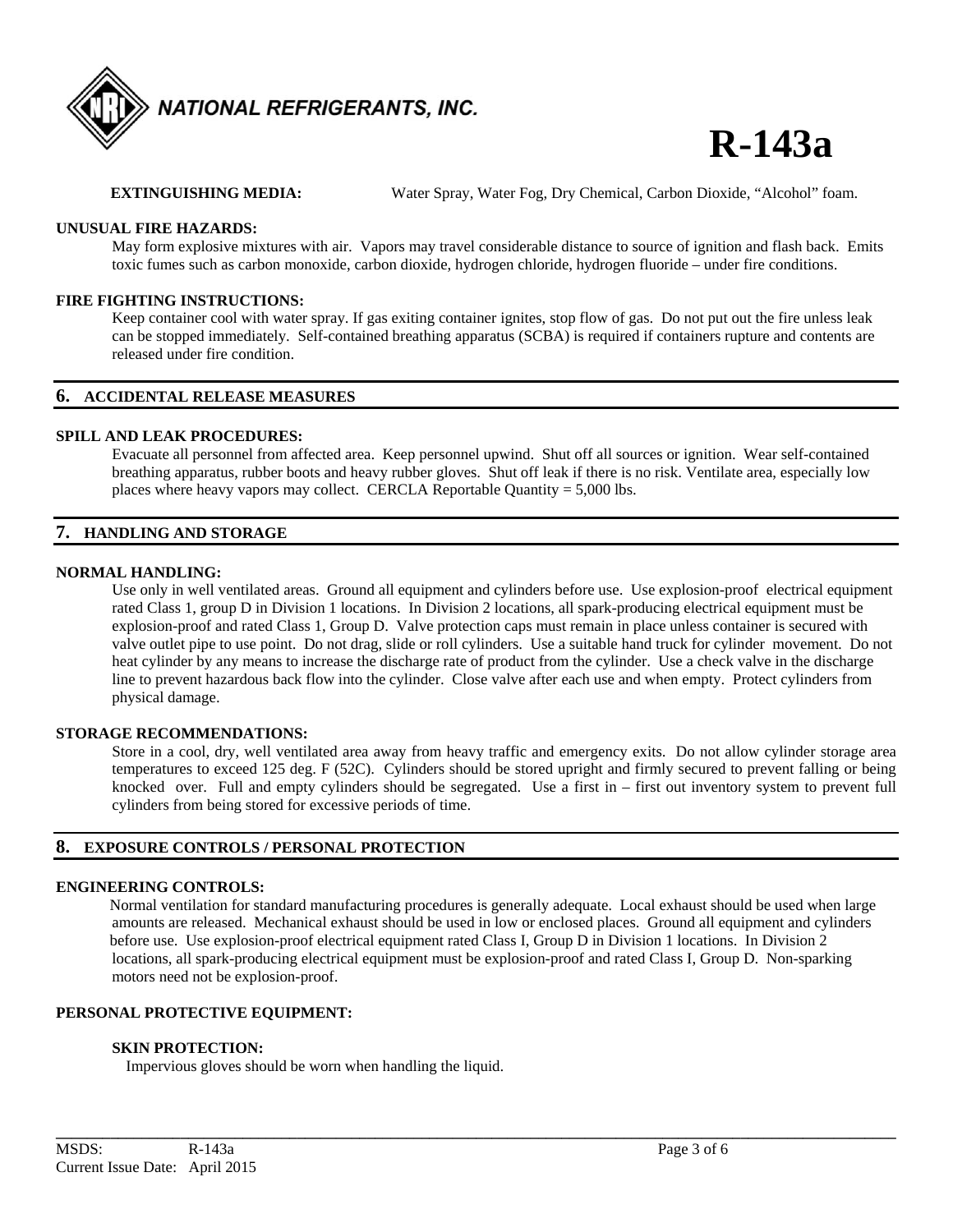

#### **EYE PROTECTION:**

Chemical splash goggles should be worn when handling the liquid.

#### **RESPIRATORY PROTECTION:**

Under normal manufacturing conditions, no respiratory protection is required when using this product. Self-contained breathing apparatus (SCBA) is required if a large release occurs.

#### **EXPOSURE GUIDELINES**

| (Exposure Limits)      |                  |                  |                         |
|------------------------|------------------|------------------|-------------------------|
| <b>INGREDIENT NAME</b> | <b>ACGIH TLV</b> | OSHA PEL         | <b>OTHER LIMIT</b>      |
| 1.1.1-trifluoroethane  | None Established | None Established | $*1000$ ppm TWA $(8hr)$ |

#### **9. PHYSICAL AND CHEMICAL PROPERTIES**

| <b>APPEARANCE:</b>                     | Clear, colorless liquid and vapor                |
|----------------------------------------|--------------------------------------------------|
| <b>PHYSICAL STATE:</b>                 | Gas at ambient temperatures                      |
| <b>ODOR:</b>                           | Slight ethereal                                  |
| <b>SOLUBILITY IN WATER (weight %):</b> | Slight                                           |
| <b>BOILING POINT:</b>                  | $48^{\circ}$ C (-54 $^{\circ}$ F)                |
| <b>VAPOR PRESSURE:</b>                 | 165 psia @ 21 deg. C (70°F)                      |
| <b>FLASH POINT:</b>                    | None                                             |
| <b>EVAPORATION RATE:</b>               | No data available                                |
| <b>FLAMMABILITY:</b>                   | Flammable                                        |
| LEL/UEL:                               | $7.1\% / 16.1\%$                                 |
| <b>PARTITION COEFFICIENT</b>           |                                                  |
| n-OCTANOL/WATER:                       | $Log$ Pow: 1.73                                  |
| <b>AUTO IGNITION TEMPERATURE:</b>      | 750°C / 1382°F                                   |
| <b>DECOMPOSITION TEMPERATURE:</b>      | No data available                                |
| VISCOSITY:                             | Not applicable                                   |
| VAPOR DENSITY (air $= 1.0$ ):          | 2.9                                              |
| % VOLATILESBY VOLUME:                  | 100 WT%                                          |
| <b>DENSITY</b>                         | 0.93 g/cc at $25^{\circ}C(77^{\circ}F)$ - Liquid |
| pH:                                    | Unknown                                          |
| <b>MELTING POINT:</b>                  | $-111^{\circ}$ C / $-168^{\circ}$ F              |
| <b>SPECIFIC GRAVITY (Water=1):</b>     | 0.93                                             |
| <b>MOLECULAR FORMULA:</b>              | $CF_3CH_3$                                       |
| <b>MOLECULAR WEIGHT:</b>               | 84.06                                            |

#### **10. STABILITY AND REACTIVITY**

#### **CHEMICAL STABLILITY:**

Material is stable. However, avoid open flames and high temperatures.

#### **REACTIVITY:**

#### **INCOMPATIBILITY WITH OTHER MATERIALS:**

Incompatible with alkali or alkaline earth metals-powdered Al, Zn, Be, etc.

**\_\_\_\_\_\_\_\_\_\_\_\_\_\_\_\_\_\_\_\_\_\_\_\_\_\_\_\_\_\_\_\_\_\_\_\_\_\_\_\_\_\_\_\_\_\_\_\_\_\_\_\_\_\_\_\_\_\_\_\_\_\_\_\_\_\_\_\_\_\_\_\_\_\_\_\_\_\_\_\_\_\_\_\_\_\_\_\_\_\_\_\_\_\_\_\_\_\_\_\_\_\_\_\_\_\_\_\_** 

#### **CONDITIONS TO AVOID:**

Heat, sparks, flames, and other ignition sources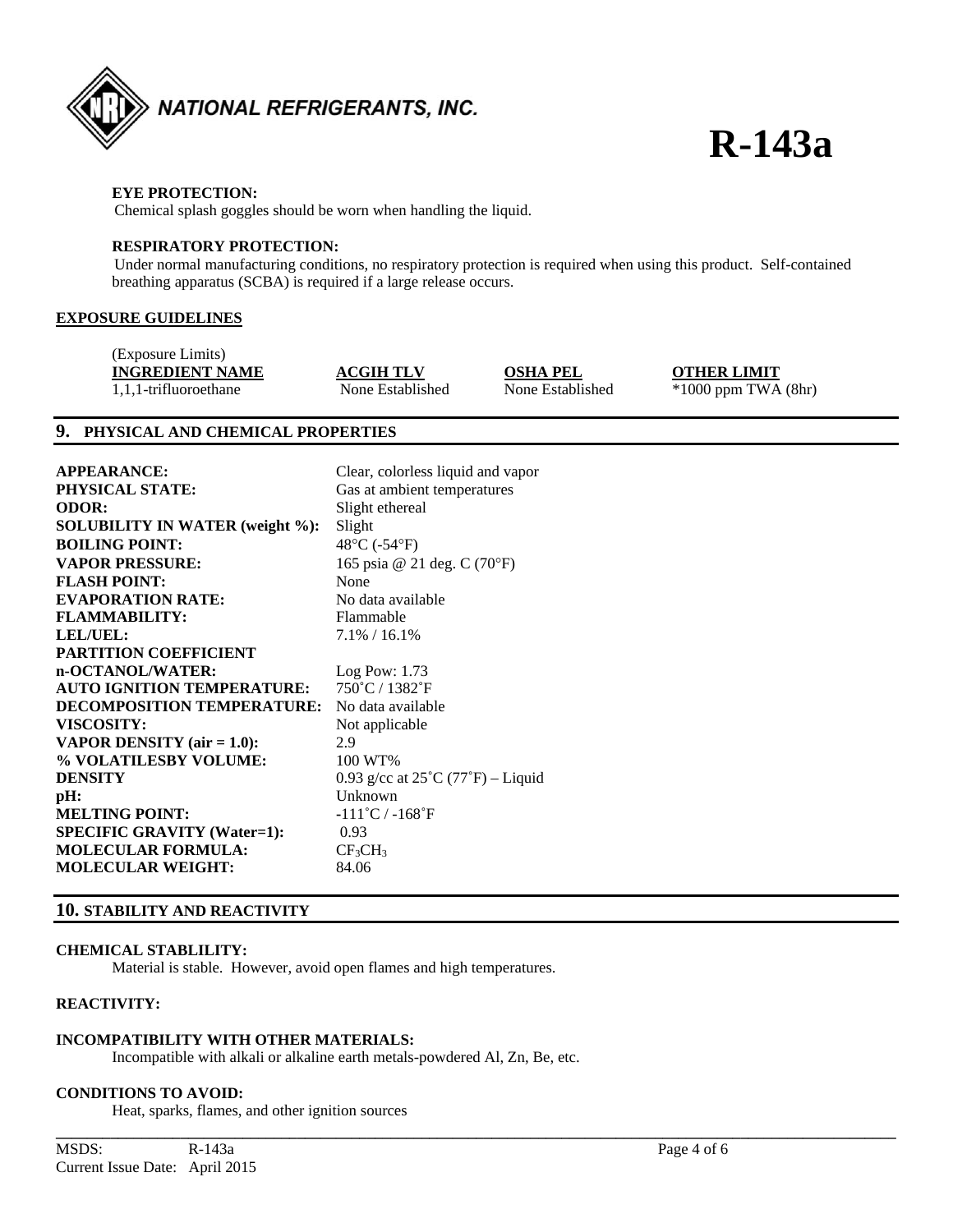

#### **11. TOXICOLOGICAL INFORMATION**

Rat inhalation LC50 (4 hr.): 2050 gm/m3; 128,000 ppm

Mouse inhalation LC50 (2 hr.): 1750 gm/m3

In screening studies with experimental animals, exposure above 25,000 ppm followed by a large epinephrine challenge has induced serious cardiac irregularities. Preliminary screening tests indicated that 1-Chloro-1,1-difluoroethane may be weakly mutagenic. In vivo cytogenicity and dominant lethal assays for mutagenicity were negative. In a two year rat inhalation study, 1-Chloro-1,1difuoroethane produced no chronic or carcinogenic effects at levels as high as 2% in air.

#### **POTENTIAL HEALTH EFFECTS**

#### **Effects of Overexposure:**

#### **Eye Contact**

Eye contact with the rapidly evaporating liquid may cause frostbite.

#### **Skin Contact**

 Skin contact with the rapidly evaporation liquid may cause frostbite. Frostbite effects are a change in color of the skin to gray or white, followed by blistering.

#### **Inhalation**

 Vapor is heavier than air and can cause suffocation by reducing oxygen available for breathing. Inhalation of high vapor concentration may cause dizziness, disorientation, incoordination, narcosis, nausea or vomiting, leading to unconsciousness, cardiac irregularities, or death.

#### **Ingestion**

Not an expected route of exposure.

#### **12. ECOLOGICAL INFORMATION**

#### **DEGRADABILITY (BOD):**

1,1,1-trifluoroethane is a gas at room temperature; therefore, it is unlikely to remain in water.

#### **13. DISPOSAL CONSIDERATIONS**

#### **WASTE DISPOSAL:**

Reclaim by distillation, incinerate, or remove to a permitted waste facility. Comply with Federal, State, and local regulations.

**\_\_\_\_\_\_\_\_\_\_\_\_\_\_\_\_\_\_\_\_\_\_\_\_\_\_\_\_\_\_\_\_\_\_\_\_\_\_\_\_\_\_\_\_\_\_\_\_\_\_\_\_\_\_\_\_\_\_\_\_\_\_\_\_\_\_\_\_\_\_\_\_\_\_\_\_\_\_\_\_\_\_\_\_\_\_\_\_\_\_\_\_\_\_\_\_\_\_\_\_\_\_\_\_\_\_\_\_** 

This material may be a RCRA hazardous waste upon disposal due to the ignitability characteristic.

#### **14. TRANSPORT INFORMATION**

**US DOT ID NUMBER:** UN2035 **US DOT PROPER SHIPPING NAME**: 1,1,1-Trifluoroethane **US DOT HAZARD CLASS:** 2.1 US DOT PACKING GROUP: Not Applicable

#### **15. REGULATORY INFORMATION**